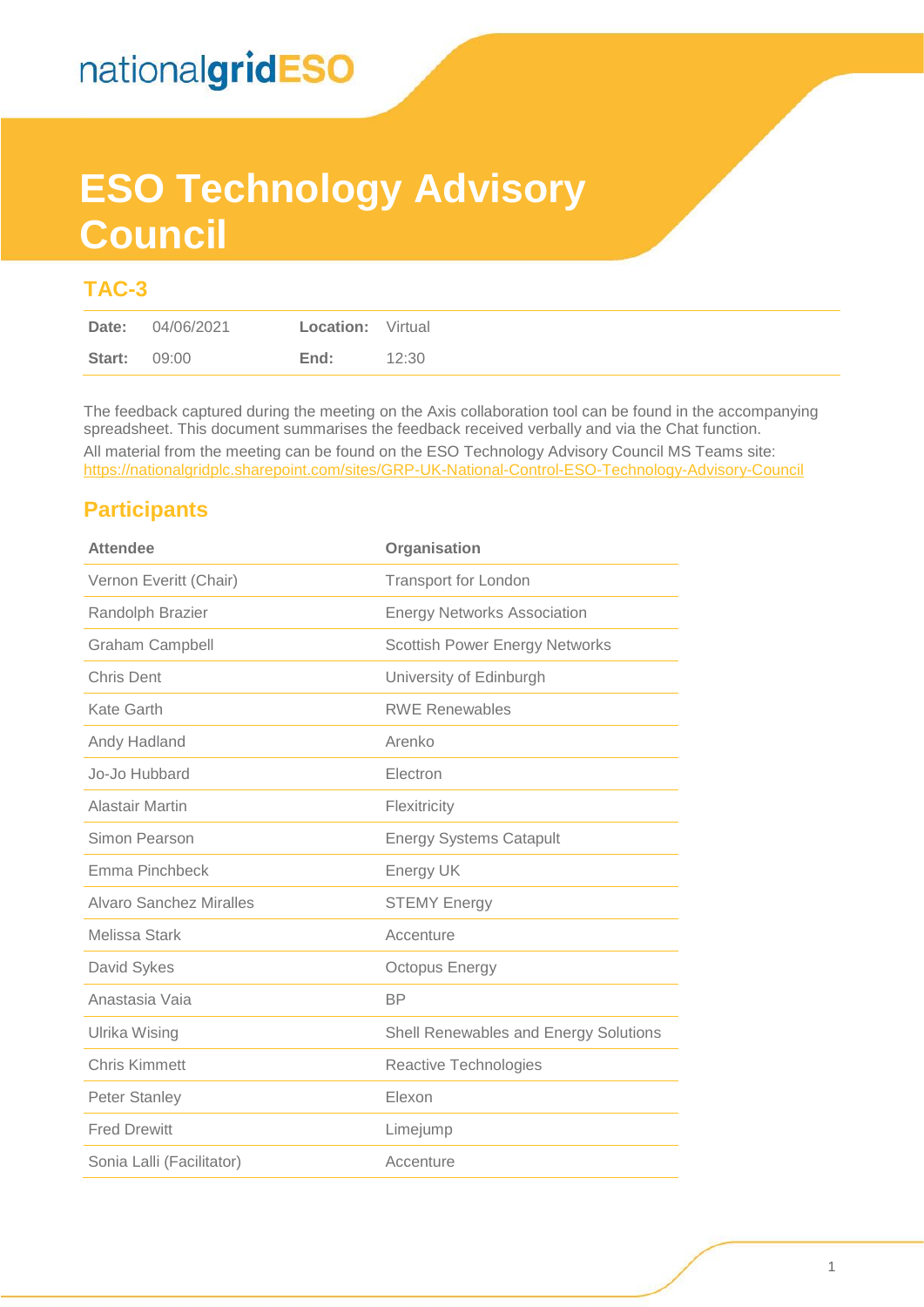## **Meeting minutes**

| David Bowman     | <b>ESO</b> |
|------------------|------------|
| Norma Dove-Edwin | <b>ESO</b> |
| Colm Murphy      | ESO        |
| Sreekumar Menon  | <b>FSO</b> |

#### **For specific agenda items**

| <b>Attendee</b> | Organisation |  |  |
|-----------------|--------------|--|--|
| Joseph Donohoe  | <b>FSO</b>   |  |  |
| David Preston   | <b>FSO</b>   |  |  |

## **Apologies**

| <b>Attendee</b>  | Organisation                |
|------------------|-----------------------------|
| Judith Ward      | <b>Sustainability First</b> |
| Teodora Kaneva   | <b>TechUK</b>               |
| James Houlton    | Amazon Web Services         |
| Claudia Centazzo | Smith Institute             |

## **Agenda**

| #  |                                                     |
|----|-----------------------------------------------------|
| 1. | Welcome and introductions                           |
| 2. | Minutes of last meeting and matters arising         |
| 3. | Feedback from last meeting                          |
| 4. | Digital market enablement<br>Single market platform |
| 5. | <b>Balancing Programme</b>                          |
| 6. | Ways of working                                     |
| 7. | Next meeting and calendar                           |
| 8. | AOB                                                 |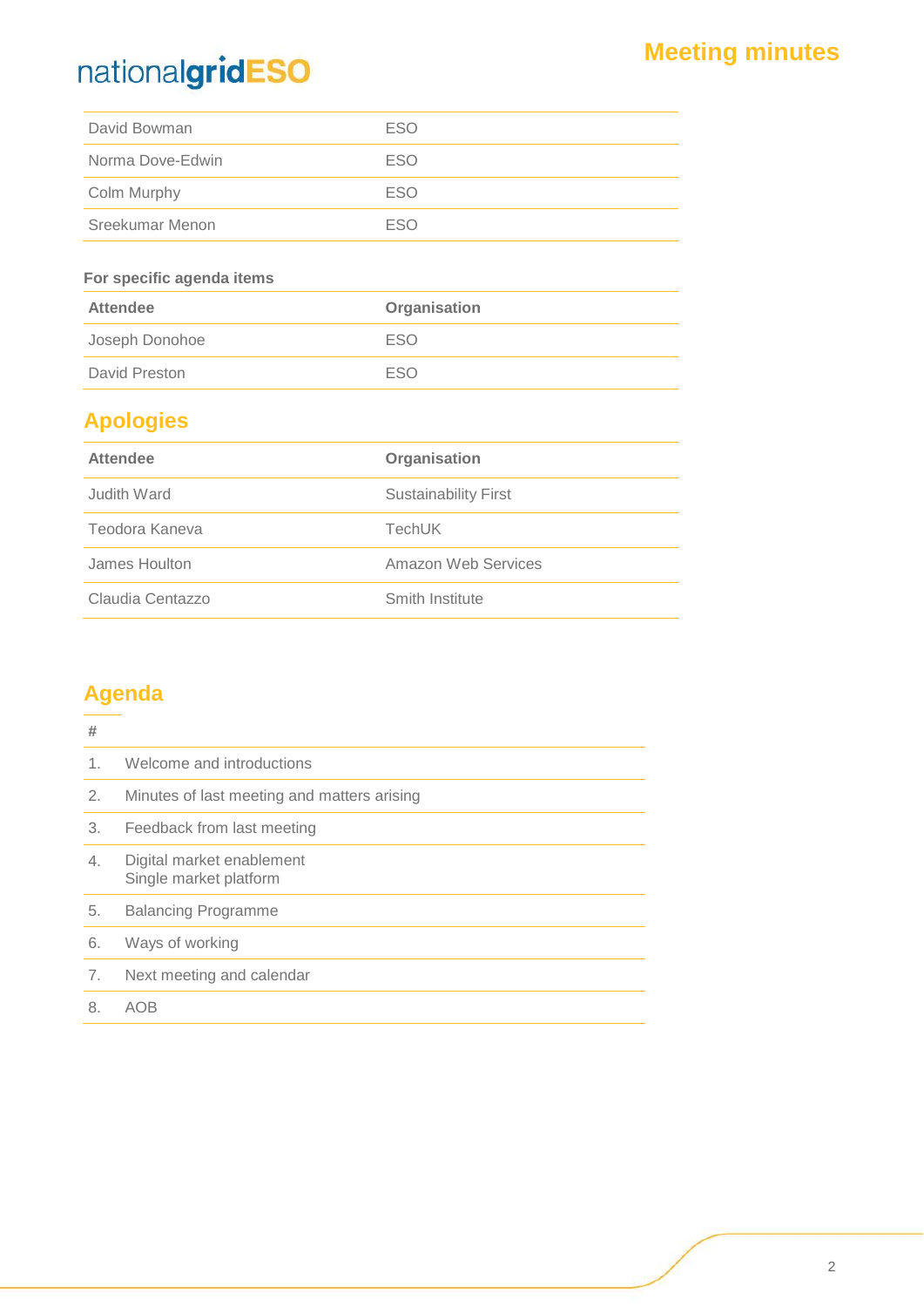## **Meeting minutes**

## nationalgridESO

### **Discussion and details**

| #              | <b>Topics discussed</b>                                                                                                                                                                                                                                                                                                                                                                                                                                                                                                                                                                                                                                                                                                                                                                                                                                                                                                                                                                                                                                                                                                                                                                                                                                                                                                                                                                                                                                                                                                                                                                                |
|----------------|--------------------------------------------------------------------------------------------------------------------------------------------------------------------------------------------------------------------------------------------------------------------------------------------------------------------------------------------------------------------------------------------------------------------------------------------------------------------------------------------------------------------------------------------------------------------------------------------------------------------------------------------------------------------------------------------------------------------------------------------------------------------------------------------------------------------------------------------------------------------------------------------------------------------------------------------------------------------------------------------------------------------------------------------------------------------------------------------------------------------------------------------------------------------------------------------------------------------------------------------------------------------------------------------------------------------------------------------------------------------------------------------------------------------------------------------------------------------------------------------------------------------------------------------------------------------------------------------------------|
| 1.             | <b>Welcome and introductions</b><br>The chair welcomed everyone to the meeting.<br>$\bullet$<br>New member (Fred Drewitt) introduced himself to the group. Fred will replace Dennis Leach as<br>$\bullet$<br>the Limejump representative                                                                                                                                                                                                                                                                                                                                                                                                                                                                                                                                                                                                                                                                                                                                                                                                                                                                                                                                                                                                                                                                                                                                                                                                                                                                                                                                                               |
| 2.             | Minutes of last meeting and matters arising<br>The chair noted that the minutes of the last meeting were agreed by circulation had been<br>$\bullet$<br>published on the ESO website.<br>The feedback from the meeting has also been published on the ESO website.<br>$\bullet$<br>No matters arising from the previous meeting.<br>$\bullet$                                                                                                                                                                                                                                                                                                                                                                                                                                                                                                                                                                                                                                                                                                                                                                                                                                                                                                                                                                                                                                                                                                                                                                                                                                                          |
| 3 <sub>1</sub> | <b>Feedback from the last Meeting</b><br>David Bowman summarised how the ESO had used feedback from the previous meeting, which<br>$\bullet$<br>was the main considerations for the Balancing and Network Control programmes.<br>The feedback has been used to shape the proposed subgroups. There is a mapping between the<br>$\bullet$<br>feedback and the proposed subgroups (see item 6).<br>On Technology & Operations Collaboration and Collaborative Transformation:<br>$\bullet$<br>The ESO are also starting the blueprint and foundation phases for these programmes and<br>$\bullet$<br>have launched a ways of working review. The feedback will be used to inform the direction of<br>these.<br>The ESO has moved from project focus to a product model to deliver products, features and<br>$\bullet$<br>services that add value to our customers. The outcome is to have end-to-end customer<br>journey and multi-disciplinary teams that deliver in an Agile way.<br>On start-up mentality:<br>$\bullet$<br>The ESO will be running hack-a-future events to make sure control rooms and tools and<br>$\bullet$<br>processes are fit for the future.<br>The ESO will be embracing design thinking. The ESO needs to think differently around how it<br>$\bullet$<br>drives the zero-carbon agenda. Key to this is culture and behaviour: always asking "why?",<br>having a sense of purpose and always considering who is the customer at the end of it.<br>Some of the key aspirations addressed by this feedback are being trialled in Future of<br>$\bullet$<br>Balancing Programme. |
|                | Q&A<br>Q: Is the feedback being considered purely from ESO's current role and model or is it thinking<br>$\bullet$<br>wider than that in terms of future modes of operation?<br>A: We are considering the feedback in terms of future roles and modes of operation.<br>$\bullet$                                                                                                                                                                                                                                                                                                                                                                                                                                                                                                                                                                                                                                                                                                                                                                                                                                                                                                                                                                                                                                                                                                                                                                                                                                                                                                                       |
| 4.             | Digital market enablement and single market platform<br>Colm Murphy (Head of Electricity Market Change) introduced himself and said that the Market<br>$\bullet$<br>Change team's vision is to become the best buyer for the ESO. They aim to bring the best<br>products and services which help us balance the electricity system in the most efficient and clean<br>way.<br>Joseph Donohoe (Product Manager for Digital Engagement Platform) and David Preston<br>$\bullet$<br>(Product Manager for Single Markets Platform) introduced themselves.                                                                                                                                                                                                                                                                                                                                                                                                                                                                                                                                                                                                                                                                                                                                                                                                                                                                                                                                                                                                                                                  |

- David Preston went through the session objectives and the pre-read materials. Following that he explained how the Digital Engagement Platform (DEP) and Single Markets Platform (SMP) fit into the ESO's RIIO-2 strategic ambition.
- The intention, scope, destination and design principles for the DEP and SMP were discussed.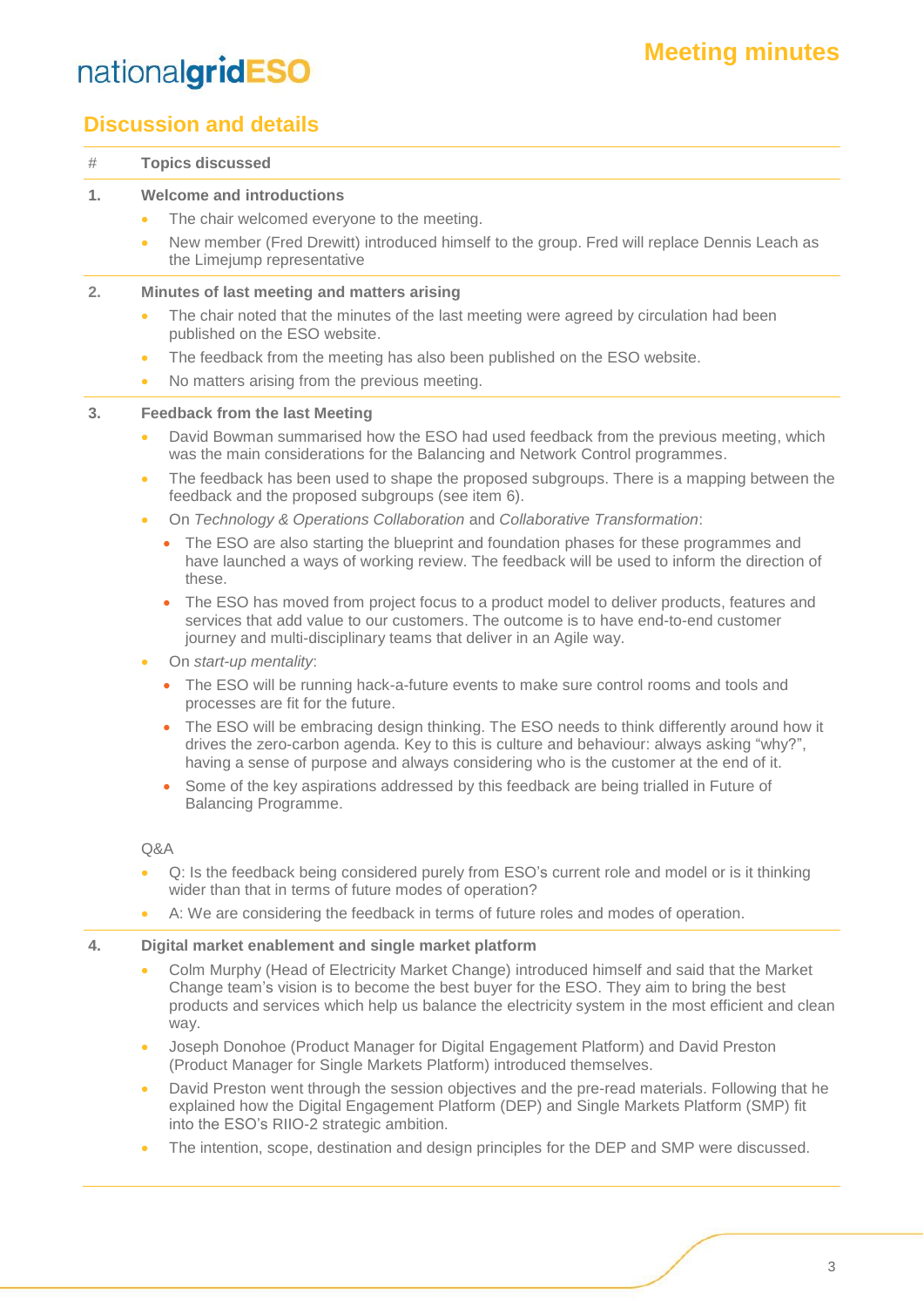#### **Feedback on intention, scope, destination and design principles for DEP and SMP**

- Finding data to answer customers queries has been difficult, so the website needs to be improved*.* It also seems odd to have the split between ESO.com and DEP for provision of information and data: at a minimum, you are likely to have replication problems with conflicting information/data at a point in time. A single platform might make a little more sense, with some services/pages requiring login if the data is deemed more sensitive.
- ESO could consider three types of data: public static (information, service descriptions, webinar recordings), public dynamic (auction results, frequency, network outages, data portal information) and person (contracts, contract management, settlement, query management). The first two sets could be on the DEP and the third on the SMP.
- There should be a design principle to include collaboration and coordination with other platforms.
- Use APIs. Good examples include: **Transport for London** who have put all live travel information across all services and their journey planner into a single API; **Salesforce** where the user interface layer is built on the same APIs offered to customers, so you have equitable feature access between "basic" users coming through a browser interface and more advanced users who are plugging in direct via the API.
- A light-touch focus on use cases can help spur innovation. The ESO should not assume what the use cases for the information it provides will be.

#### **The feedback captured on the Axis collaboration tool can be found in the accompanying spreadsheet. The notes here are a summary of the discussion during this section.**

#### *I am developing an asset*

- When building the business case for new assets (eg batteries) it is increasingly important to deeply understand how the asset being created might be used in balancing services, including reserve, response and any associated subsidies such as the capacity market and contracts for differences.
- The ESO generally does well incorporating new assets but the challenge is new business models. The user journey for new business models (eg aggregator v wind producer) is likely to be different even if they have the same question (I want to participate in a market)
	- The ESO is creating scenarios (eg "I am a battery owner, I want to build a business case") that we are happy to discuss further to help develop the to-be process and understand the technology enablers.
	- The ESO does not intend to provide advice on future potential returns but focus on what the opportunities are.

#### *Visibility of capacity constraints*

• Other markets do this more transparently - **New Zealand** have a good approach. Current ESO approach feels centralised with the ESO deciding what happens to information it receives. Having a more transparent approach like having all the data in one place for easy availability and letting the asset owners decide what to do with it can lead to novel solutions being developed.

#### *Carbon tracking in contracts*

- Availability and utilisation should be tracked in terms of their potential and actual emissions. Without this, regulators, government and third parties will not be able to measure what is happening correctly. The ESO should oblige it and allow parties to stop participating in markets if they do not wish to disclosure their carbon emissions, which seems unlikely. The ESO is the only body in the industry that has this data available.
- Some markets publish data on, for example, how often certain types of assets (eq gas plants, batteries) are being used. This is important for the ESO's zero-carbon operation ambition and the need to bring renewables into reserve, response and restoration, and also for investors.
- The ESO will need to track emissions to prove the carbon-free operation abilty by 2025 ambition.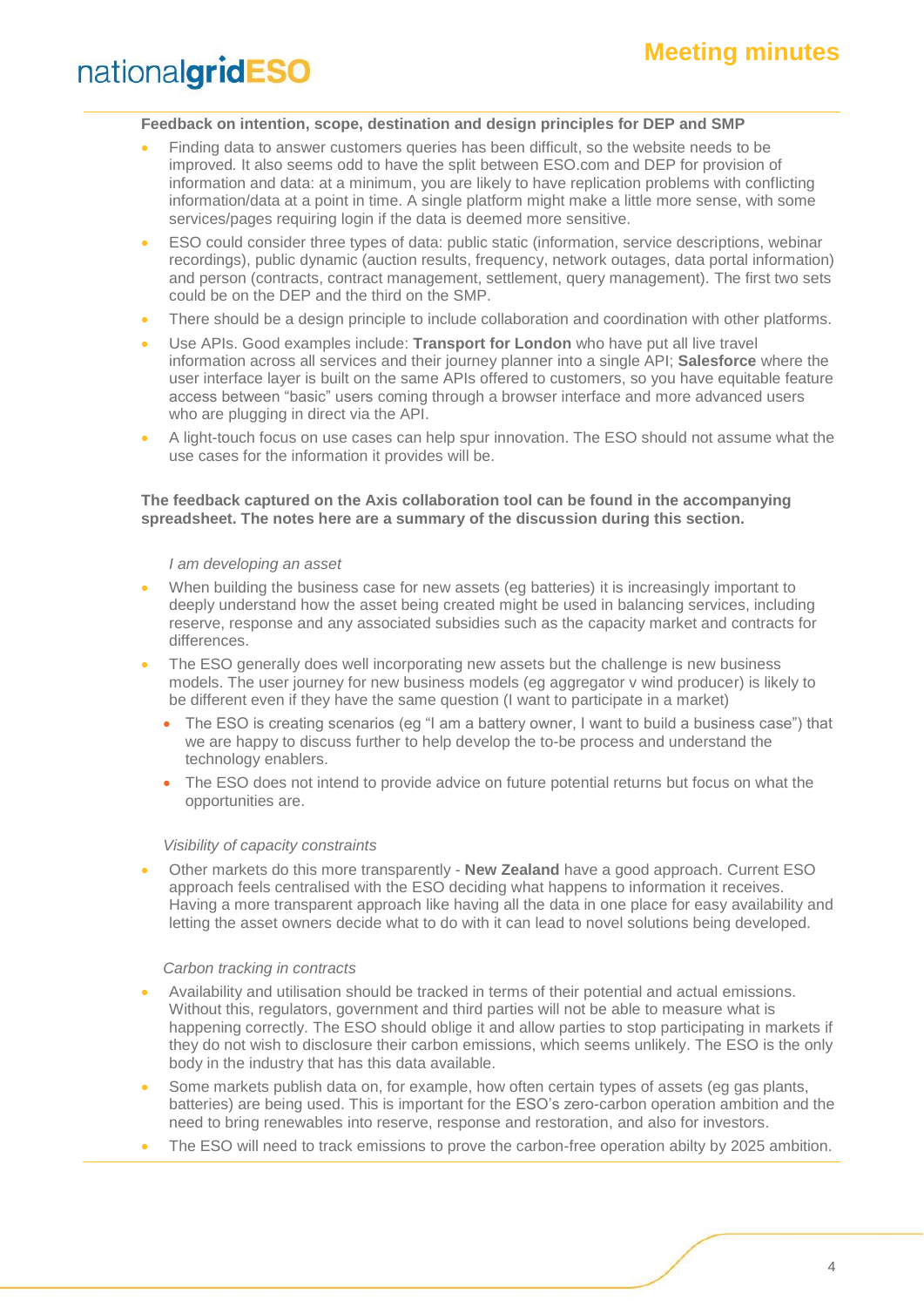- More data availability on carbon output and dispatch can help drive business cases and policy to support funding.
- The ESO does not have to be responsive to policy but could help need it. Policy makers would be unlikely to put specific policies in place to reduce the carbon content of balancing services unless they know the existing levels of carbon. Large coal would not have closed if the carbon content was unknown and the ESO had flagged it was necessary for system stability.
- None of this is incompatible with the ESO's current obligations around technology neutrality, which should remain unchanged.
	- The ESO has licence obligations to be technology neutral in the provision of balancing services.
	- The ESO's ambition is to be an enabler of zero-carbon operation without open and liquid markets with reduced barriers to entry this will not be achieved.

#### *All-encompassing / ESO and DSO working*

- Smart Systems and Flexibility Plan part 2 is due for consultation this year. How does ESO work feed into this and other areas like ENA Open Networks?
	- Our markets teams are working with teams linked into Open Networks who are discussing procurement and service primacy. Given the exact service designs and procurement timetables are not yet know we are trying to create a platform and environment that is as flexible as possible.
	- We know that there are lots of areas that the DEP and SMP will need to align with regional development programmes (RDPs), transmission-distribution analysis and data sharing, Distribution FES.

#### **Other case studies to consider**

- **REMIT reporting tool** created by the ESO was very useful. The ESO built it because they needed it, and others, both small and large, started using because they liked it. Building a useful tool that is easy to use will mean that people navigate naturally to it.
- It is important to look at case studies outside the energy sector. Energy is not the first sector in the economy to digitalise – areas like **telecoms** have gone first and are a good comparator in terms of the size, level of complexity and rate of change.
- **Open banking** is a good case study to consider as it is also a regulated industry. Larger banks were forced to participate which led to smaller banks taking part too. A key learning is that it used readily available technology and a well-trodden path meaning that the technology solution was easy for other companies to implement. There is readily available information that is applicable to energy including how APIs were structured, data frameworks and authentication standards. Given the nature of banking it has had a lot of rigour applied to it, so the technology and processes are robust. Some parts may be less applicable to energy – there is more complexity and greater challenges with data accuracy in energy, for example.
- It is worth a look at the **Modernising Energy Data (MED) programme** initiatives relating to data classification and data triage to assess the level of openness. The MED programme is also looking to incorporate learnings to energy from open banking. This is evolving work in progress on energy system wide data catalogue and associated search facilities. Also, the **Energy Data Visibility** project that is following initial work by the Office for National Statistics.
- It is not clear that the DEP does. There is a danger the ESO tries to build some that is all encompassing but that does not anything particularly well. Some of the user stories presented seem niche, for example the academic researcher wanting to get data compared to an aggregator interacting with the DEP or SMP daily. When the **Kraken** platform was built, it was not designed to do everything – instead the aim was to build a good consumer experience for signing up to an energy retailer which then had other features (like billing) added. Key to this is a strong data model sitting underneath the tool and building extensible modules on top for different use cases.

#### **Other considerations**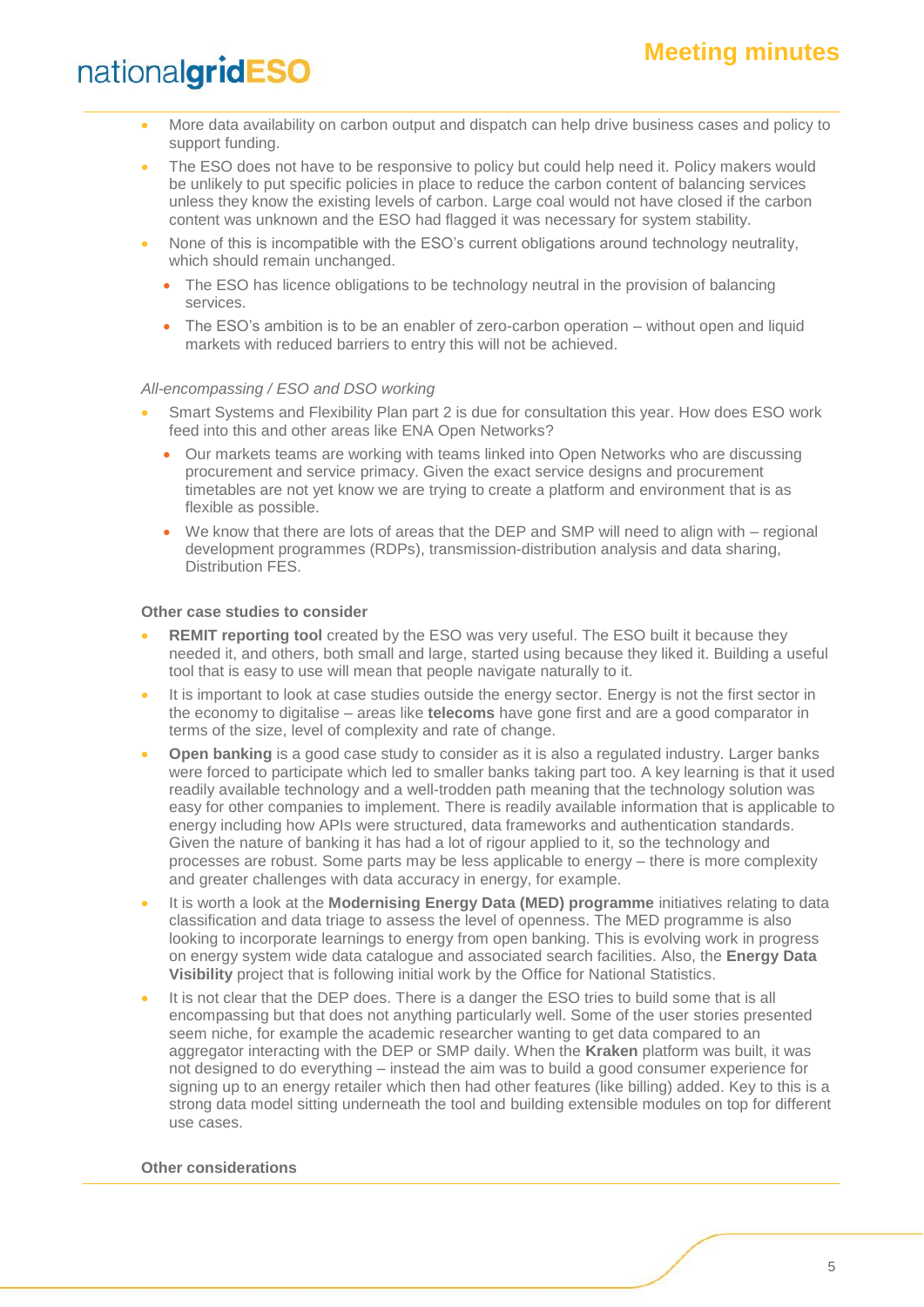## **Meeting minutes**

## nationalgridESO

- Be clear what the DEP and SMP are and devolve responsibility across industry as necessary. Important not to try and build something that is all encompassing and that does not do anything particularly well.
- Human interaction will continue to be important due to the complexity of the energy industry. Great platforms enable specialists in a company to do end-to-end customer journey management. The ESO needs people, and the associated technology, that guide users through the whole process.
- Aggregators rely on information from the ESO to pass on to their customers. They spend a lot of time untangling confusion and misapprehension. Human interaction is important in this.
- Break it down and solve one problem at a time. Concept of transactive energy distilling down to "atoms" – location, time, price, kilowatt hour etc which can they be packaged up into a service.
- Need to consider language and non-expert users. As the industry moves towards having thousands of actors, including individuals, information needs to be put simply.

#### **5. Balancing Programme**

- [This section was deferred until a later meeting]
- **6. Ways of Working**
	- David Bowman summarised the working groups proposal which is based on the feedback received from TAC-2. The ESO proposed four working group to discuss these topics in detail: 1) an expanded regional development programme (RDP) joint forum (already existing), 2) technology transformation, 3) control room of the future, 4) digital and data and ways of working
	- There was agreement that the working groups proposed were broadly appropriate:
	- On technology transformation, the equipment manufacturers should be represented, for example developers of wind farms and EV charge points.
	- The digital and data group could be covered by the existing ENA Data Working Group. Relevant representatives will discuss this offline. It should include interoperability, data triage and digitalisation across gas and electricity.
	- The representatives on the sub-groups need not be the same as those on the (main) TAC. Members can nominate themselves or representatives for subgroups as they see fit.
	- More detail should be provided on the purpose and direction of the working groups. It might be worth giving each group, or asking each group, to come up with a short-term target.

#### **7. Next Meeting and Calendar**

- The next meeting is scheduled for 3 September, 09:00 12:30.
- There was a request on whether the meetings could change to the afternoon. The ESO will poll members on this.

#### **8. AOB**

• There was no AOB.

The chair closed the meeting by thanking members for their participation.